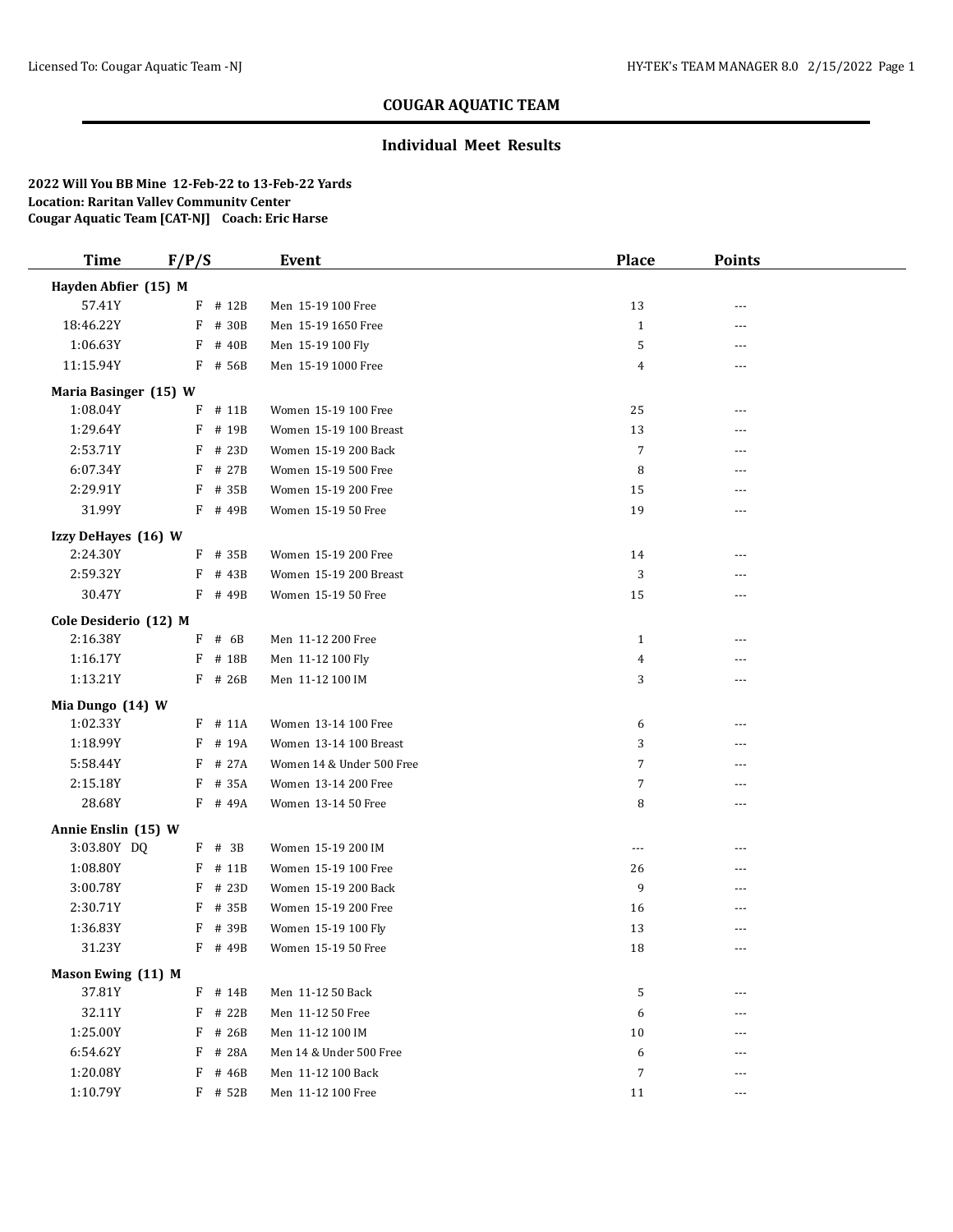### **Individual Meet Results**

| <b>Time</b>             | F/P/S     | <b>Event</b>                  | <b>Place</b>   | <b>Points</b> |  |
|-------------------------|-----------|-------------------------------|----------------|---------------|--|
| Maya Gutierrez (15) W   |           |                               |                |               |  |
| 2:33.76Y                | F<br># 3B | Women 15-19 200 IM            | $\overline{7}$ | ---           |  |
| 1:02.83Y                | F         | # 11B<br>Women 15-19 100 Free | 15             |               |  |
| 1:09.57Y                | $F$ # 15B | Women 15-19 100 Back          | 6              | ---           |  |
| 1:11.32Y                | F         | # 39B<br>Women 15-19 100 Fly  | 9              |               |  |
| 28.27Y                  | F         | # 49B<br>Women 15-19 50 Free  | 9              | ---           |  |
| Jordan Hall (12) W      |           |                               |                |               |  |
| 2:31.44Y                | $F$ # 5B  | Women 11-12 200 Free          | $\overline{4}$ | ---           |  |
| 1:26.19Y                | F<br># 9B | Women 11-12 100 Breast        | 2              | ---           |  |
| 1:18.60Y                | $F$ # 25B | Women 11-12 100 IM            | 3              | ---           |  |
| David Hanin (12) M      |           |                               |                |               |  |
| 1:23.62Y                | F # 10B   | Men 11-12 100 Breast          | 2              | ---           |  |
| 1:14.51Y                | F # 18B   | Men 11-12 100 Fly             | $1\,$          | ---           |  |
| 1:18.46Y                | F         | # 26B<br>Men 11-12 100 IM     | 5              | ---           |  |
| 33.18Y                  | F         | # 42B<br>Men 11-12 50 Fly     | 5              | ---           |  |
| 39.40Y                  | F         | # 48B<br>Men 11-12 50 Breast  | 4              | ---           |  |
| 1:09.52Y                | $F$ # 52B | Men 11-12 100 Free            | 9              | ---           |  |
| Annette Hickey (13) W   |           |                               |                |               |  |
| 2:59.21Y                | F # 3A    | Women 13-14 200 IM            | 13             | ---           |  |
| 1:13.01Y                | $F$ # 11A | Women 13-14 100 Free          | 24             | ---           |  |
| 1:23.08Y                | F # 15A   | Women 13-14 100 Back          | 15             | ---           |  |
| 2:35.59Y                | F         | # 35A<br>Women 13-14 200 Free | 15             | ---           |  |
| 1:23.51Y                | F # 39A   | Women 13-14 100 Fly           | $\sqrt{3}$     | ---           |  |
| 33.02Y                  | F # 49A   | Women 13-14 50 Free           | 16             | ---           |  |
| Evelyn Hickey (15) W    |           |                               |                |               |  |
| 2:35.61Y                | $F$ # 3B  | Women 15-19 200 IM            | 9              | ---           |  |
| 1:04.36Y                | F # 11B   | Women 15-19 100 Free          | 17             | ---           |  |
| 1:14.80Y DQ             | F         | # 15B<br>Women 15-19 100 Back | $---$          | ---           |  |
| 2:18.66Y                | F # 35B   | Women 15-19 200 Free          | 11             | ---           |  |
| 1:12.26Y                | F         | # 39B<br>Women 15-19 100 Fly  | 11             |               |  |
| 29.50Y                  | F         | # 49B<br>Women 15-19 50 Free  | 13             | ---           |  |
| Natalie Iannuzzi (12) W |           |                               |                |               |  |
| 35.68Y                  | $F$ # 13B | Women 11-12 50 Back           | 5              | ---           |  |
| 30.41Y                  | F         | # 21B<br>Women 11-12 50 Free  | 3              | ---           |  |
| 1:19.28Y                | F # 25B   | Women 11-12 100 IM            | 4              | ---           |  |
| 32.41Y                  | F         | # 41B<br>Women 11-12 50 Fly   | 4              | ---           |  |
| 1:17.34Y                | F         | # 45B<br>Women 11-12 100 Back | 10             | ---           |  |
| 1:06.88Y                | $F$ # 51B | Women 11-12 100 Free          | 10             | ---           |  |
|                         |           |                               |                |               |  |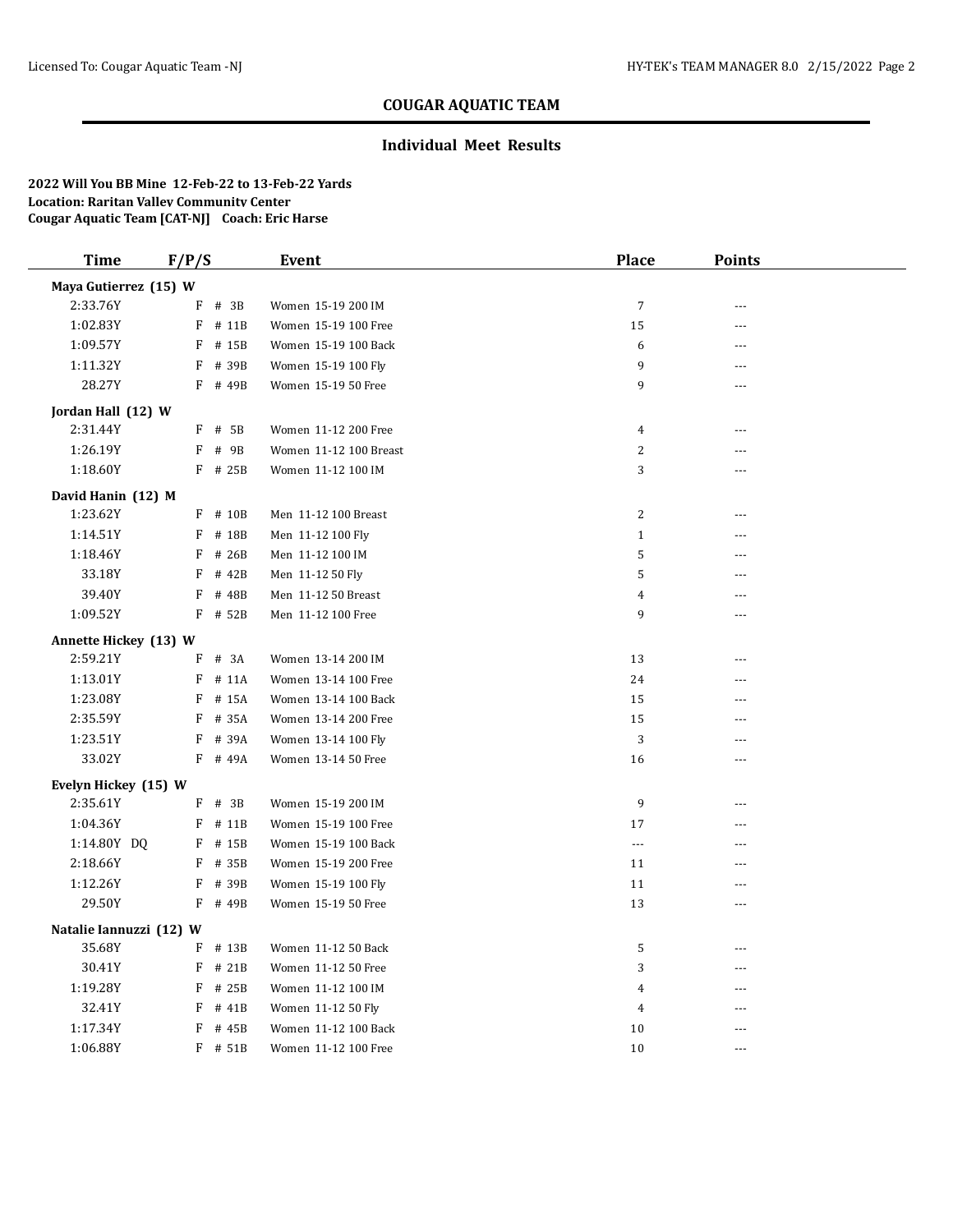#### **Individual Meet Results**

| <b>Time</b>           | F/P/S |           | Event                      | <b>Place</b>   | <b>Points</b> |  |
|-----------------------|-------|-----------|----------------------------|----------------|---------------|--|
| Sam Iannuzzi (14) W   |       |           |                            |                |               |  |
| 2:37.91Y              |       | F # 3A    | Women 13-14 200 IM         | 5              | $\cdots$      |  |
| 1:05.19Y              |       | $F$ # 11A | Women 13-14 100 Free       | 11             | ---           |  |
| 1:20.66Y              | F     | # 19A     | Women 13-14 100 Breast     | 5              | ---           |  |
| 6:05.54Y              | F     | # 27A     | Women 14 & Under 500 Free  | 9              | $---$         |  |
| 2:54.64Y              | F     | # 43A     | Women 13-14 200 Breast     | 1              | ---           |  |
| 29.41Y                | F     | # 49A     | Women 13-14 50 Free        | 9              | ---           |  |
| 12:31.63Y             |       | F # 55A   | Women 14 & Under 1000 Free | 3              | $\cdots$      |  |
| Katelyn Imbesi (13) W |       |           |                            |                |               |  |
| 2:53.15Y              | F     | # 3A      | Women 13-14 200 IM         | 12             | ---           |  |
| 1:09.91Y              | F     | # 11A     | Women 13-14 100 Free       | 20             | ---           |  |
| 1:32.88Y              |       | F # 19A   | Women 13-14 100 Breast     | 14             | $---$         |  |
| 2:32.76Y              | F     | # 35A     | Women 13-14 200 Free       | 12             |               |  |
| 3:20.68Y              | F     | # 43A     | Women 13-14 200 Breast     | $\overline{4}$ | $---$         |  |
| 31.47Y                |       | F # 49A   | Women 13-14 50 Free        | 12             | ---           |  |
| Tessa Kunkel (15) W   |       |           |                            |                |               |  |
| 2:36.76Y              |       | F # 3B    | Women 15-19 200 IM         | 11             | ---           |  |
| 1:02.87Y              | F     | # 11B     | Women 15-19 100 Free       | 16             | ---           |  |
| 1:14.94Y              | F     | # 15B     | Women 15-19 100 Back       | 15             | ---           |  |
| <b>NS</b>             |       | F # 27B   | Women 15-19 500 Free       | ---            | ---           |  |
| George Leas (11) M    |       |           |                            |                |               |  |
| 39.51Y                |       | F # 14B   | Men 11-12 50 Back          | $\overline{7}$ | ---           |  |
| 35.70Y                | F     | # 22B     | Men 11-12 50 Free          | 12             | ---           |  |
| 1:26.52Y DQ           | F     | # 26B     | Men 11-12 100 IM           | ---            | $---$         |  |
| 1:21.71Y              | F     | # 46B     | Men 11-12 100 Back         | 8              | ---           |  |
| 45.17Y                |       | $F$ # 48B | Men 11-12 50 Breast        | 8              | ---           |  |
| 1:15.84Y              |       | $F$ # 52B | Men 11-12 100 Free         | 18             | ---           |  |
| Jamie Leas (15) W     |       |           |                            |                |               |  |
| 2:35.54Y              |       | $F$ # 3B  | Women 15-19 200 IM         | 8              | ---           |  |
| 1:04.66Y              |       | $F$ # 11B | Women 15-19 100 Free       | 19             | $\cdots$      |  |
| DQ                    |       | $F$ # 23D | Women 15-19 200 Back       | ---            | ---           |  |
| 6:15.64Y              | F     | # 27B     | Women 15-19 500 Free       | 9              |               |  |
| 3:01.58Y              |       | F # 43B   | Women 15-19 200 Breast     | 4              | ---           |  |
| 30.73Y                |       | F # 49B   | Women 15-19 50 Free        | 16             | ---           |  |
| Kaitlin Leas (16) W   |       |           |                            |                |               |  |
| 1:04.72Y              |       | $F$ # 11B | Women 15-19 100 Free       | 20             |               |  |
| 1:25.83Y              |       | F # 19B   | Women 15-19 100 Breast     | 10             | $---$         |  |
| 3:02.83Y              | F     | # 43B     | Women 15-19 200 Breast     | 5              | ---           |  |
| 31.08Y                |       | F # 49B   | Women 15-19 50 Free        | 17             | $\cdots$      |  |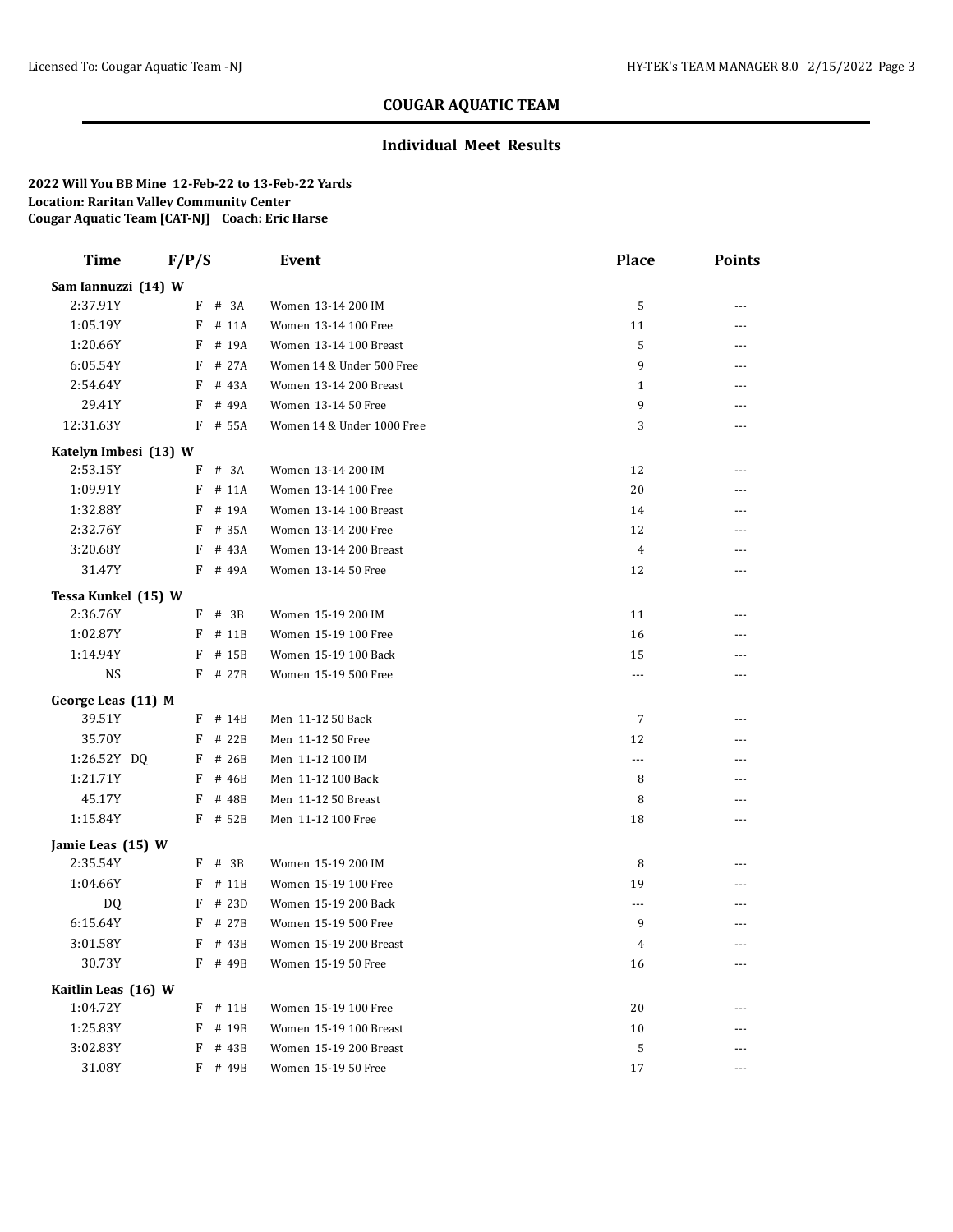### **Individual Meet Results**

| <b>Time</b>             | F/P/S |           | <b>Event</b>           | <b>Place</b> | <b>Points</b> |  |
|-------------------------|-------|-----------|------------------------|--------------|---------------|--|
| Ashlyn Levy (12) W      |       |           |                        |              |               |  |
| 33.83Y                  |       | F # 13B   | Women 11-12 50 Back    | 2            | ---           |  |
| 28.94Y                  | F     | # 21B     | Women 11-12 50 Free    | $\mathbf{1}$ | ---           |  |
| 1:15.16Y                | F     | # 25B     | Women 11-12 100 IM     | $\mathbf{1}$ | ---           |  |
| 2:35.47Y                | F     | # 33B     | Women 11-12 200 IM     | 4            | ---           |  |
| 32.05Y                  | F     | # 41B     | Women 11-12 50 Fly     | 2            | ---           |  |
| 1:02.83Y                |       | F # 51B   | Women 11-12 100 Free   | 5            | ---           |  |
| Brooke Lord (13) W      |       |           |                        |              |               |  |
| 3:11.52Y DQ             |       | F # 3A    | Women 13-14 200 IM     | ---          | ---           |  |
| 1:20.37Y                | F     | # 11A     | Women 13-14 100 Free   | 29           | ---           |  |
| 1:40.11Y                | F     | # 19A     | Women 13-14 100 Breast | 17           |               |  |
| 2:51.09Y                |       | F # 35A   | Women 13-14 200 Free   | 16           | ---           |  |
| 3:36.26Y                | F     | # 43A     | Women 13-14 200 Breast | 5            |               |  |
| 33.72Y                  |       | F # 49A   | Women 13-14 50 Free    | 17           | ---           |  |
| Simon Maza (13) M       |       |           |                        |              |               |  |
| 2:55.09Y                |       | $F$ # 4A  | Men 13-14 200 IM       | 10           | ---           |  |
| 1:11.81Y                | F     | # 12A     | Men 13-14 100 Free     | 21           | ---           |  |
| 1:25.69Y                | F     | # 16A     | Men 13-14 100 Back     | 13           |               |  |
| 2:36.84Y                | F     | # 36A     | Men 13-14 200 Free     | 13           | ---           |  |
| 3:42.61Y                | F     | # 44A     | Men 13-14 200 Breast   | 6            | ---           |  |
| 33.57Y                  | F     | # 50A     | Men 13-14 50 Free      | 18           | $- - -$       |  |
| Lillian Mingione (12) W |       |           |                        |              |               |  |
| 35.56Y                  | F     | # 13B     | Women 11-12 50 Back    | 4            | ---           |  |
| 31.59Y                  | F     | # 21B     | Women 11-12 50 Free    | 5            | ---           |  |
| 1:18.25Y                | F     | # 25B     | Women 11-12 100 IM     | 2            | ---           |  |
| 35.79Y                  | F     | # 41B     | Women 11-12 50 Fly     | 9            | ---           |  |
| 1:14.66Y                | F     | # 45B     | Women 11-12 100 Back   | 5            | ---           |  |
| 41.95Y                  |       | F # 47B   | Women 11-12 50 Breast  | 8            | $- - -$       |  |
| Jennie Mullarkey (15) W |       |           |                        |              |               |  |
| 2:18.70Y                |       | $F$ # 35B | Women 15-19 200 Free   | 12           | ---           |  |
| 28.93Y                  | F     | # 49B     | Women 15-19 50 Free    | 11           | ---           |  |
| 12:58.89Y               |       | F # 55B   | Women 15-19 1000 Free  | 2            | ---           |  |
| Daniel Murray (13) M    |       |           |                        |              |               |  |
| 2:27.00Y                |       | F # 36A   | Men 13-14 200 Free     | 11           |               |  |
| 1:50.33Y                |       | F # 40A   | Men 13-14 100 Fly      | 12           |               |  |
| 30.81Y                  |       | $F$ # 50A | Men 13-14 50 Free      | 14           | ---           |  |
| Ella Nigito (13) W      |       |           |                        |              |               |  |
| 2:44.80Y                |       | $F$ # 3A  | Women 13-14 200 IM     | 9            | ---           |  |
| 1:02.60Y                |       | $F$ # 11A | Women 13-14 100 Free   | 8            | ---           |  |
| 1:16.42Y                | F     | # 15A     | Women 13-14 100 Back   | 10           | ---           |  |
| 2:17.76Y                | F     | # 35A     | Women 13-14 200 Free   | 8            |               |  |
| 1:22.71Y                | F     | # 39A     | Women 13-14 100 Fly    | 2            | ---           |  |
| 27.92Y                  |       | F # 49A   | Women 13-14 50 Free    | 5            | ---           |  |
|                         |       |           |                        |              |               |  |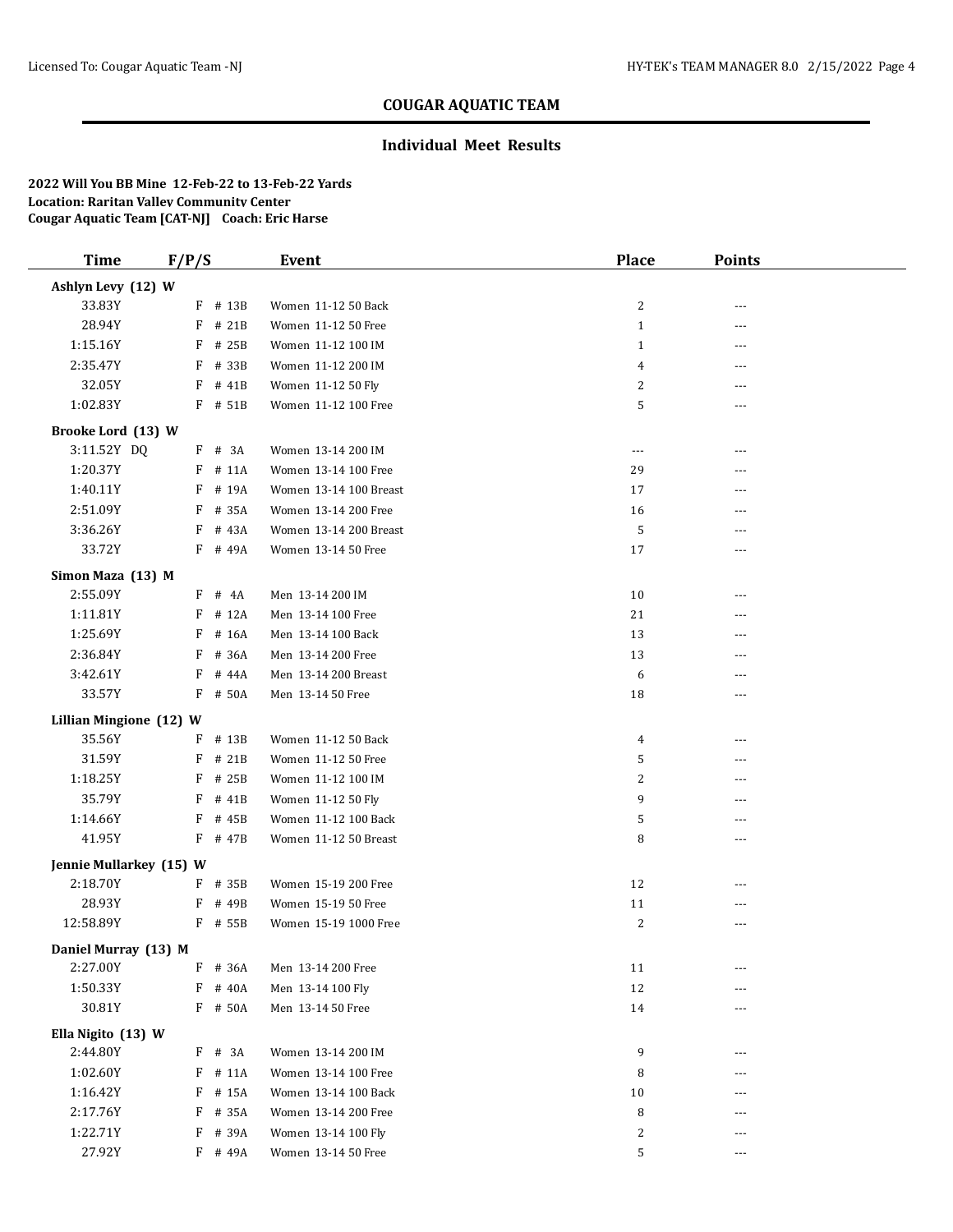### **Individual Meet Results**

| <b>Time</b>             | F/P/S      | <b>Event</b>           | <b>Place</b> | <b>Points</b> |  |
|-------------------------|------------|------------------------|--------------|---------------|--|
| Lily Phillips (13) W    |            |                        |              |               |  |
| 2:54.65Y DQ             | $F$ # 3A   | Women 13-14 200 IM     | ---          |               |  |
| 1:12.20Y                | F<br># 11A | Women 13-14 100 Free   | 23           | ---           |  |
| 1:33.31Y                | F<br># 19A | Women 13-14 100 Breast | 15           | ---           |  |
| 2:34.11Y                | F<br># 35A | Women 13-14 200 Free   | 13           | ---           |  |
| 3:15.37Y                | F<br># 43A | Women 13-14 200 Breast | 3            | ---           |  |
| 32.55Y                  | F # 49A    | Women 13-14 50 Free    | 15           | ---           |  |
| Maximo Rivera (11) M    |            |                        |              |               |  |
| 1:14.92Y                | F<br># 18B | Men 11-12 100 Fly      | 2            | ---           |  |
| 30.94Y                  | # 22B<br>F | Men 11-12 50 Free      | 3            | ---           |  |
| 1:16.49Y                | F<br># 26B | Men 11-12 100 IM       | 4            |               |  |
| 2:41.33Y                | # 34B<br>F | Men 11-12 200 IM       | $\mathbf{1}$ | ---           |  |
| 33.73Y                  | F<br># 42B | Men 11-12 50 Fly       | 6            |               |  |
| 1:06.17Y                | F # 52B    | Men 11-12 100 Free     | 5            | ---           |  |
| Parker Sabia (13) M     |            |                        |              |               |  |
| 1:09.09Y                | $F$ # 12A  | Men 13-14 100 Free     | 16           | ---           |  |
| 1:32.17Y                | F<br># 16A | Men 13-14 100 Back     | 17           | ---           |  |
| 1:30.88Y                | F # 20A    | Men 13-14 100 Breast   | 16           | ---           |  |
| John Sagui (14) M       |            |                        |              |               |  |
| 2:27.47Y                | # 4A<br>F  | Men 13-14 200 IM       | 4            |               |  |
| 1:13.61Y                | F<br># 16A | Men 13-14 100 Back     | 5            | ---           |  |
| 1:13.72Y                | # 20A<br>F | Men 13-14 100 Breast   | 4            |               |  |
| 2:08.87Y                | F<br># 36A | Men 13-14 200 Free     | 7            | ---           |  |
| 2:40.97Y DQ             | # 44A<br>F | Men 13-14 200 Breast   | ---          | ---           |  |
| 26.04Y                  | F # 50A    | Men 13-14 50 Free      | 8            | ---           |  |
| Surya Singh (12) M      |            |                        |              |               |  |
| 37.20Y                  | F # 14B    | Men 11-12 50 Back      | 3            | ---           |  |
| 32.64Y                  | # 22B<br>F | Men 11-12 50 Free      | 9            | ---           |  |
| 1:24.14Y DQ             | F # 26B    | Men 11-12 100 IM       | ---          |               |  |
| 1:21.99Y                | F<br># 46B | Men 11-12 100 Back     | 9            | ---           |  |
| 45.40Y                  | # 48B<br>F | Men 11-12 50 Breast    | 9            | ---           |  |
| 1:14.55Y                | F # 52B    | Men 11-12 100 Free     | 16           | ---           |  |
| Elaura Thorngren (12) W |            |                        |              |               |  |
| 2:37.83Y                | $F$ # 5B   | Women 11-12 200 Free   | 6            |               |  |
| 33.22Y                  | # 21B<br>F | Women 11-12 50 Free    | 12           | ---           |  |
| 1:29.19Y                | $F$ # 25B  | Women 11-12 100 IM     | 9            |               |  |
| 39.78Y                  | $F$ # 41B  | Women 11-12 50 Fly     | 13           | ---           |  |
| 44.83Y                  | F<br># 47B | Women 11-12 50 Breast  | 12           | ---           |  |
| 1:14.91Y                | F # 51B    | Women 11-12 100 Free   | 16           | $- - -$       |  |
| Munir Toklu (12) M      |            |                        |              |               |  |
| 39.49Y                  | F<br># 42B | Men 11-12 50 Fly       | 16           | ---           |  |
| 46.59Y                  | # 48B<br>F | Men 11-12 50 Breast    | 10           | ---           |  |
| 1:18.23Y                | F # 52B    | Men 11-12 100 Free     | 22           | ---           |  |
|                         |            |                        |              |               |  |